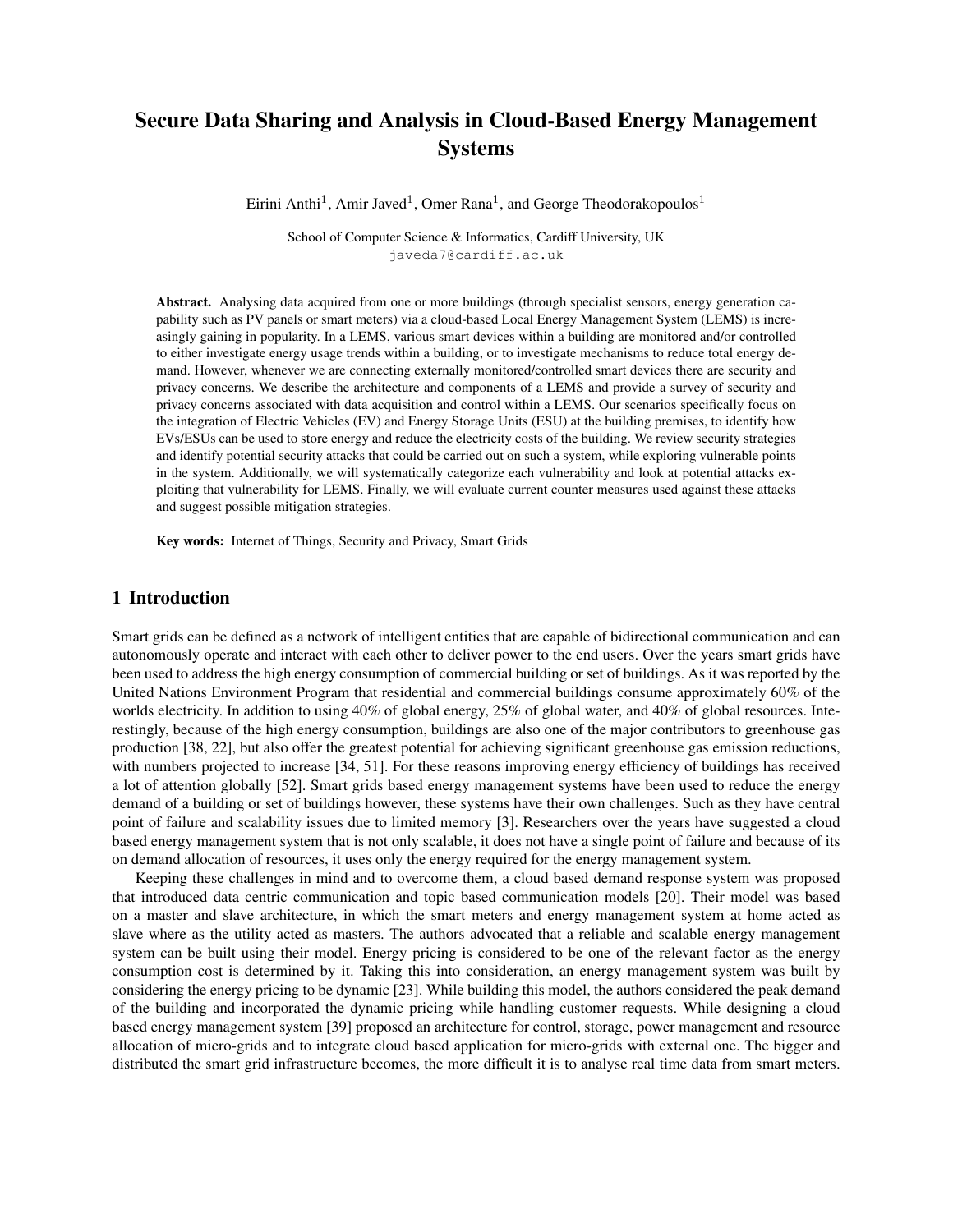Yang et al. [53] suggested that a cloud based system is most appropriate to handle the analysis of real-time energy data from smart meters. In another approach, power monitoring and early warning system facilities were provided using a cloud platform [17]. A mobile agent architecture for cloud based energy management system was proposed to handle customer request more efficiently [46]. Focusing on the energy demand a dynamic cloud based demand response model was proposed to periodically forecast demand and by dynamically managing available resources to reduce the peak demand [42].

The shift of micro-grid based energy management system to cloud based energy management system does overcome many challenges faced by conventional smart grid based energy management system. However, whenever we expose a model to the internet, security and privacy concerns are raised. In this paper we address these issues for the cloud based energy management system and particularly for the Internet of Things (IoT) devices that are integrated into it. The analysis is done by a live example of a cloud based Local Energy Management System (LEMS) and later extended to general cloud based energy management system. The LEMS is developed and deployed on cloud (i) to flatten the demand profile of the building facility and reduce its peak, based on analysis that can be carried out at the building or in its vicinity (rather than at a data center); (ii) to enable the participation of the building manager in the grid balancing services market through demand side management and response.

## **1.1 Contribution**

In this paper we describe the architecture of a Cloud-based Energy Management System (LEMS), that is developed to reduce the energy demand of a commercial building or set of buildings in the United Kingdom. We will further give an overview of the LEMS operation, using which a building manager can reduce the energy cost using intelligent devices such as smart chargers, EVs/ESUs present at the building site. We then provide a systematic overview of the major cyber attacks against LEMS and the associated data capture devices involved. The main aims of this paper are:

- Give an architectural overview of LEMS and its operations.
- Identify cyber attacks LEMS.
- Provide an overview of counter measure/mitigation strategies for these attacks and identify any research gaps.

The structure of the paper is as follows: Section 2 discusses the LEMS architecture and give an overview of its operations. Section 3 gives an overview of attacks identified for cloud based energy management system and presents current counter measures. Section 4 concludes the paper.

## **2 Cloud based Local Energy Management Systems**

In order to give a systematic security overview of a cloud based energy management system we deployed a cloud based local energy system and used it as a case study to address the security concerns. The proposed energy management system can be divided into three parts: a) the IoT devices that are present at the edge of the network, b) the main LEMS algorithm deployed in the cloud, and c) the GUI which is used to control the LEMS. The architecture of Local energy Management System (LEMS) is presented in Fig. 1. The main objective of LEMS is to manage the building demand by using various IoT devices at building premises by sending power set points through a Gateway to Electric Vehicle (EV) chargers and Energy Storage Units (ESUs).

#### *IoT devices at the network edge*

The cloud based energy management system and our LEMS, depend on various smart devices such as: smart meters, chargers, electric vehicles, energy storage units, to gather information from the environment/buildings and to control the energy flow. Smart meters measure the energy consumption of the commercial building at a 15 minute interval. The chargers are capable to charge but also discharge an electric vehicle, in order to efficiently manage the energy demand of the connected buildings. The electric vehicles and energy storage unites reserve energy, that can be supplied to the buildings whenever is needed to reduce the energy cost or demand.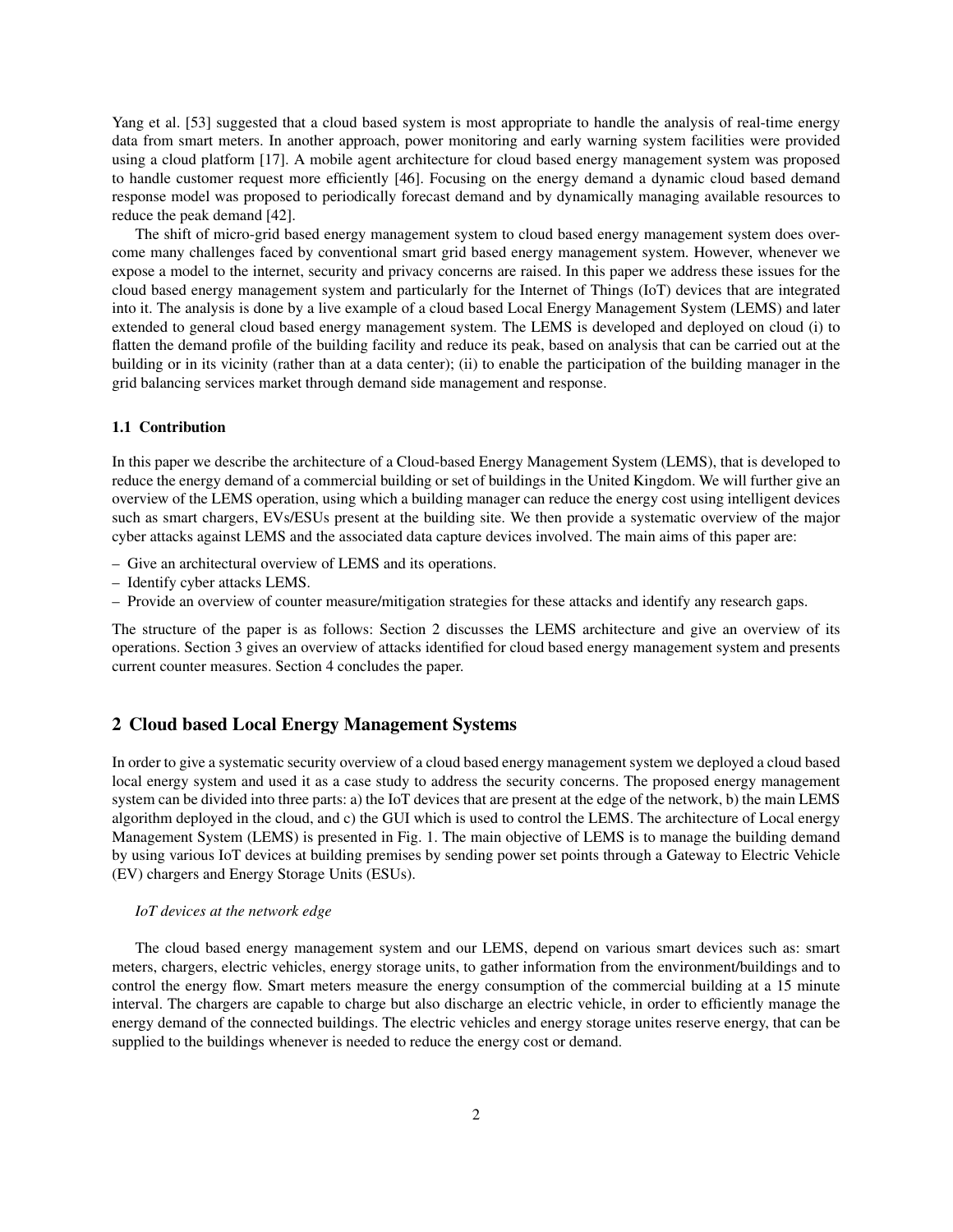

Fig. 1: Architecture of Cloud based Local Energy Management System

#### *The LEMS Algorithm and the GUI*

The heart of the LEMS consists of a demand forecasting tool and a scheduling algorithm. The rationale to add a forecasting tool, was to be able to predict in advance what the building's energy demand, so that a schedule can be created to reduce this expected demand. The demand forecast tool estimates the electricity demand of the building for a particular time period. The demand forecasting tool made use of a neural network (from the Weka toolkit [32]) using historical data (collected from actual building use) and weather data within the proximity of the building.

The LEMS scheduling algorithm operates in timesteps during which the system is considered static (changes are only discovered at the end of the timestep). A time step is defined as a time interval after which the LEMS read the data from each components such as building, EVs/ESUs, etc. For our case study we have kept the timestep duration to be 15 minutes. It was concluded that this timestep duration is an acceptable trade-off between a dynamic (semireal time) and a reliable operation that allows the frequent capture of the building conditions and minimizes the risk of communication lags. Data about EVs located at the building, such as their battery capacity, state of charge (SoC), expected disconnection times, charging/discharging power rate, charging/discharging schedule and available discharge capacity, is requested from the EV charging stations upon the connection of every EV. Information regarding the available capacity, state of charge (SoC), charging/discharging power rate and charging/discharging schedule is requested from every ESU. This information is stored in a database, and is accessed from the LEMS on a regular basis (every 15 minutes) in order to define the future power set points for the chargers.

The LEMS is deployed on the CometCloud [5] system. CometCloud enables federation between heterogeneous computing platforms that can support complete LEMS work, such as a local computational cluster with a public cloud (such as Amazon AWS). There are two main components in CometCloud: a *master* and (potentially multiple) the *worker* node(s). In its software architecture, CometCloud comprises mainly three layers: the programming layer, an automatic management layer and a federation or infrastructure layer. The programming layer defines the task that needs to be executed, the set of dependencies between tasks that enables a user to define the number of resources that are available along with any constraints on the usage of those resources. Each task in this instance is associated with the types of LEMS operation supported, or whether a demand forecast needs to be carried out. In the automatic management layer the policy and objectives are specified by the user that help in allocating the resource to carry out the task. In addition to allocation of resources, this layer also keeps a track of all task that are generated for workers are executed or not [6]. In the federation layer a look-up system is built so that content locality is maintained and a search can be carried out using wildcards [30]. Furthermore, a "CometSpace" is defined that can be accessed by all resources in the federation [26]. Essentially, CometCloud uses this physically distributed, but logically shared, tuple space to share tasks between different resources that are included in a resource federation. The main task of the master node is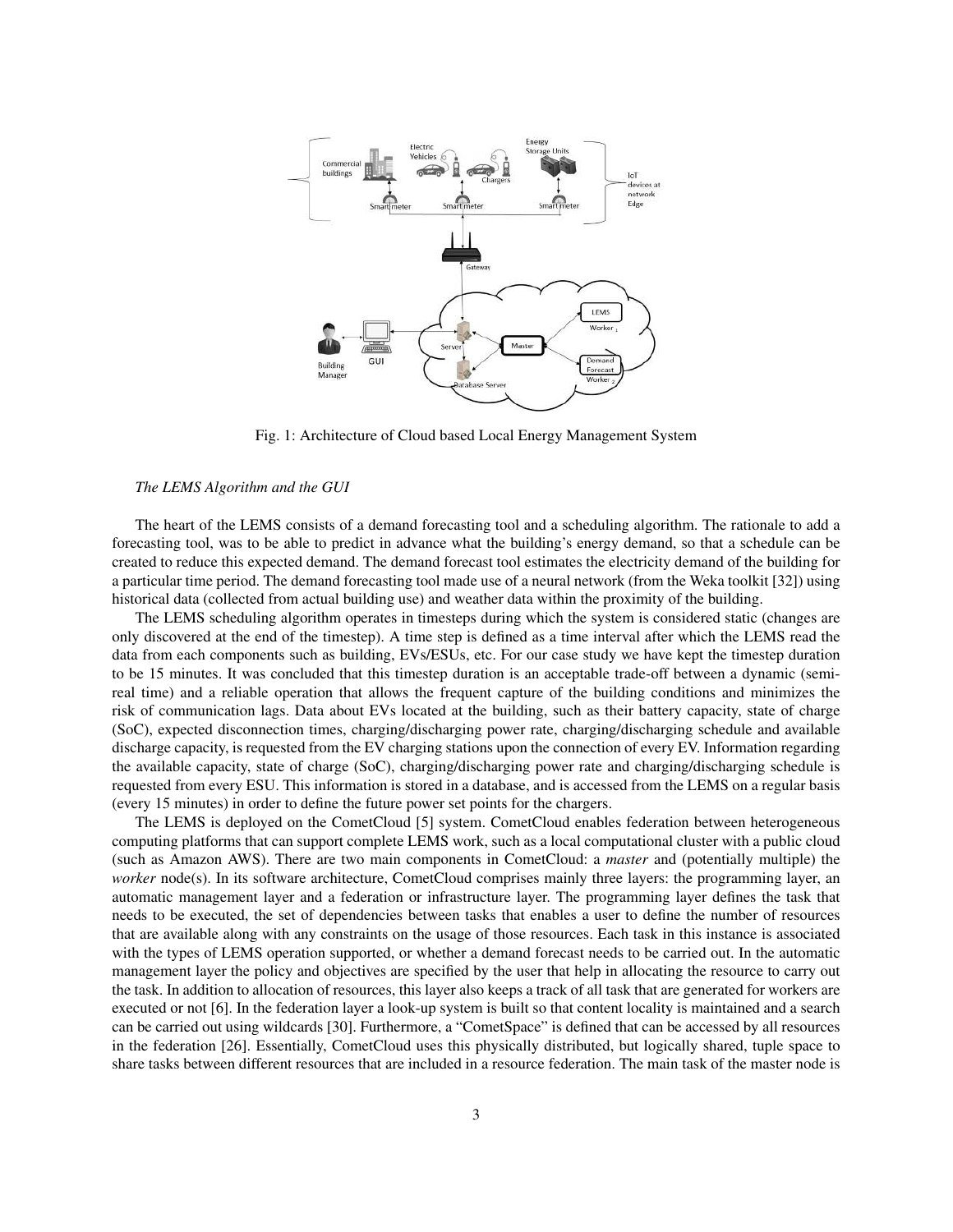to prepare a task that is to be executed and give information about the data required to process the task. The second component is the worker, which receives request from the master, executes the job and sends the results to the place specified by the master. In our framework there are two workers – one that will be running the LEMS algorithm that will generate the schedule and the second that will forecast energy demand for the next day, to generate the charging and discharging of the electric vehicles.

There are two cloud-hosted servers that receive requests from a graphical user interface, and based on the requests call the appropriate function via the master. The second server manages a database which contains information about building data, EVs and weather attributes around the building. The database is used to store historic data about power consumption, energy pricing, and more, for each building. Information regarding the weather is also used to forecast (energy) the energy demand for the next day. There is an intermediary gateway, which intercepts all signals from the cloud server and forwards the requests to the EVs to either charge or discharge.

The energy management system is designed for various purposes such as to reduce demand, reduce energy cost etc. The LEMS that we had developed maximizes its utility to the building manager by adjusting its operational target (objective) according to the system status and condition. Furthermore, it was designed to create two scheduling algorithms for the management of the EVs and the ESUs, namely Peak Shaving Schedule and Demand Response Schedule respectively. Each algorithm serves one objective and the LEMS shifts from one scheduling strategy to another depending on the objective of the building manager. The peak shaving algorithm aims to flatten the aggregate demand profile of the building facility. This is achieved by filling the valleys and shaving the peaks of the demand profile using the controllable loads (EVs, ESUs) of the building facility. The LEMS calculates the charging/ discharging schedules of the EVs and ESUs, and sends them the corresponding power set points at the beginning of every timestep. For the demand response algorithm a demand response signal is send by the the building manager to either reduce or increase its aggregate demand in the next time step (of 15 minutes). Triggered by the arrival of such a request, the LEMS overrides the charging/discharging schedules of the available controllable assets.

## **3 Security Concerns of Cloud based Energy Management System - LEMS as case study**

Energy systems designed to manage the energy consumption of commercial buildings have certain security challenges to combat. These include the system availability at all times and ensuring that the power is not lost or stolen. As these systems are migrating regularly to the cloud, their complexity increases. Whilst designing such systems, it is important to employ various security mechanisms to defend them against cyber attacks. However, regardless of that, there will always be vulnerabilities ready to be exploited by cyber criminals.

Researchers in the past have suggested many strategies to protect these cloud based energy management systems. Emphasizing on the cloud security, a client-server based model was proposed by Wang et al. [49]. The main idea of this model is that all the data processing and important tasks would be performed on a secure cloud platform, and the client would only be responsible for collecting data. Simman et al. [43] looked at security risks and concerns for public, private and hybrid cloud platforms that can be used to deploy the energy management system. The authors concluded that private cloud is more suitable for deploying energy management system as they are less prone to malware and are easily containable. However hosting and maintaining a private cloud is more expensive than public cloud. Ugale et al. [47] focused on the security of the data stored on cloud by proposing a distributed verification protocol. Maheshwari et al. [28] proposed that by using public key infrastructure one can mitigate issues relating to fault tolerance and can detect any intrusion in the system. While most research has been on the security of the cloud, Wen et al. [50] focused on the security of the smart grids that are integral part of the energy management system. The authors proposed that by encrypting smart meter data on the cloud, its privacy is being preserved, as only authorised people can access it. Although the research that has already been conducted to secure cloud and data stored is important, it is also significant to investigate the security of other components that are integral parts of the energy management system. The security concerns that are addressed are looking at the kind of attacks that are used to bring down a cloud based energy management system.

The term Internet of Things (IoT) is used to describe a structure of interconnected devices, which provides automation and various other functionalities [1]. A cloud based energy management system and our LEMS depends on various smart objects such as: smart meters, chargers, electric vehicles, etc., to gather information from the environ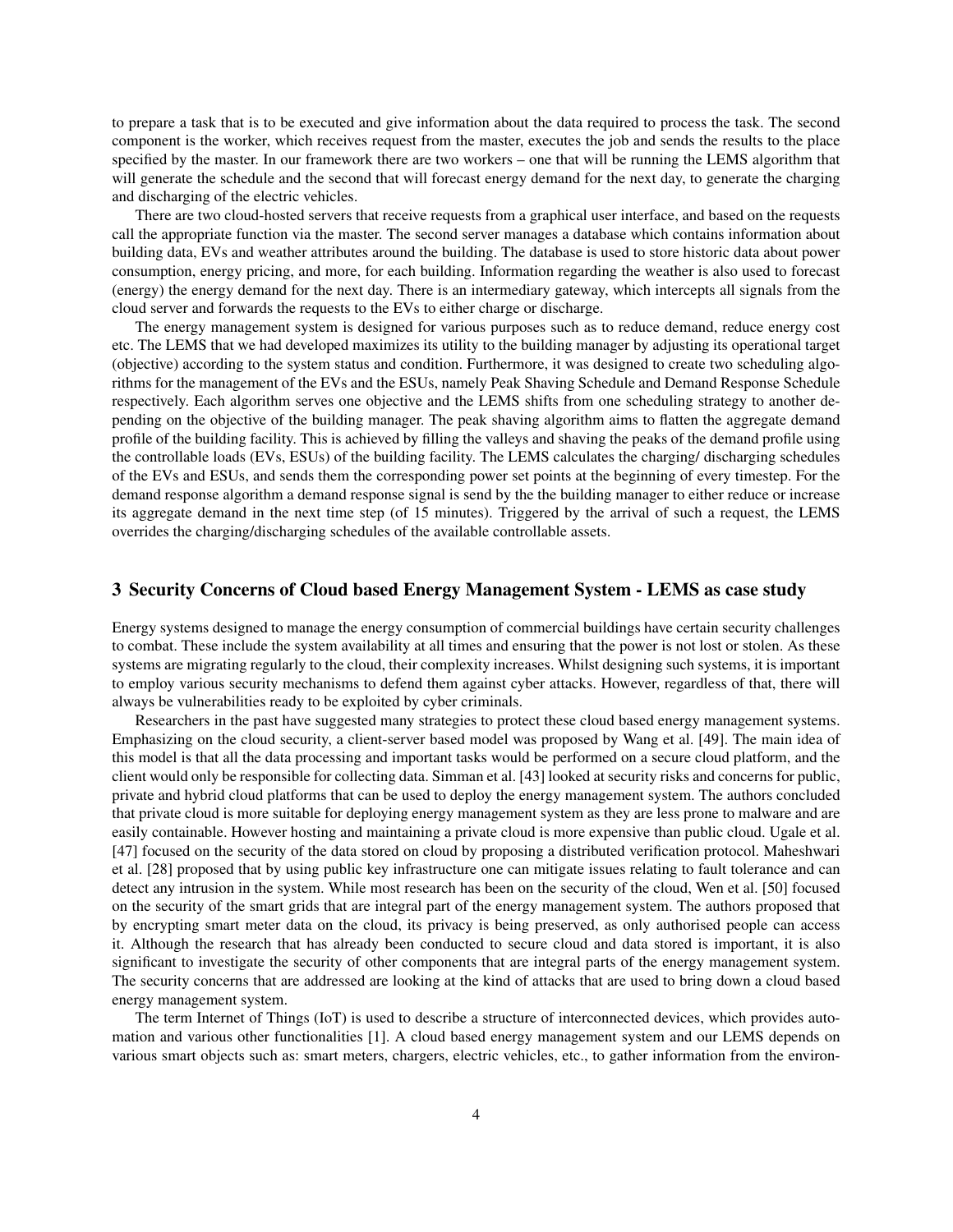ment/buildings and to control the energy flow. Although these devices provide great opportunities in the concept of Smart Grids, they come with tremendous security risks [18, 57, 45].

The architectural structure of IoT can be divided into three key layers [10]. The Perception Layer, Network Layer, and Middle-ware layer. The Perception Layer consists of different kinds of data sensors such as RFID. The Network Layer refers to the data transmission process, where information gathered from the perception layer gets transferred to an information processing system via communication networks, such as: the Internet, Mobile Network, etc [56]. Finally the Middle-ware layer consists of information processing systems such as cloud storage infrastructures. Each one of these layers presents its own security issues to combat.

While evaluating the architecture of a cloud based energy management system for vulnerabilities, we have identified a number of cyber attacks that can bring down the system. We will focus on discussing in detail the attacks targeting the Network Layer of the IoT system associated with the LEMS. Finally, we will present the current counter measures against these attacks and also suggest the most suitable strategies to defend our energy management system.

## **3.1 Data Leakage**



Fig. 2: An attacker can eavesdrop on on the communication channels between 1) the gateway and the LEMS, 2) the gateway and the IoT system, and 3) among the IoT devices.



0.5

0.5

Fig. 3: An attacker forges a number of identities to act as legal nodes (impersonate EV/ESUs) on the system, so that its energy consumption levels will be increased.

## Fig. 4: Architecture of Predictive Model

As one of the key features of a smart grid based energy management system is bidirectional communication, an attacker could eavesdrop on information from the communication channels between: a) the gateway and LEMS, b) the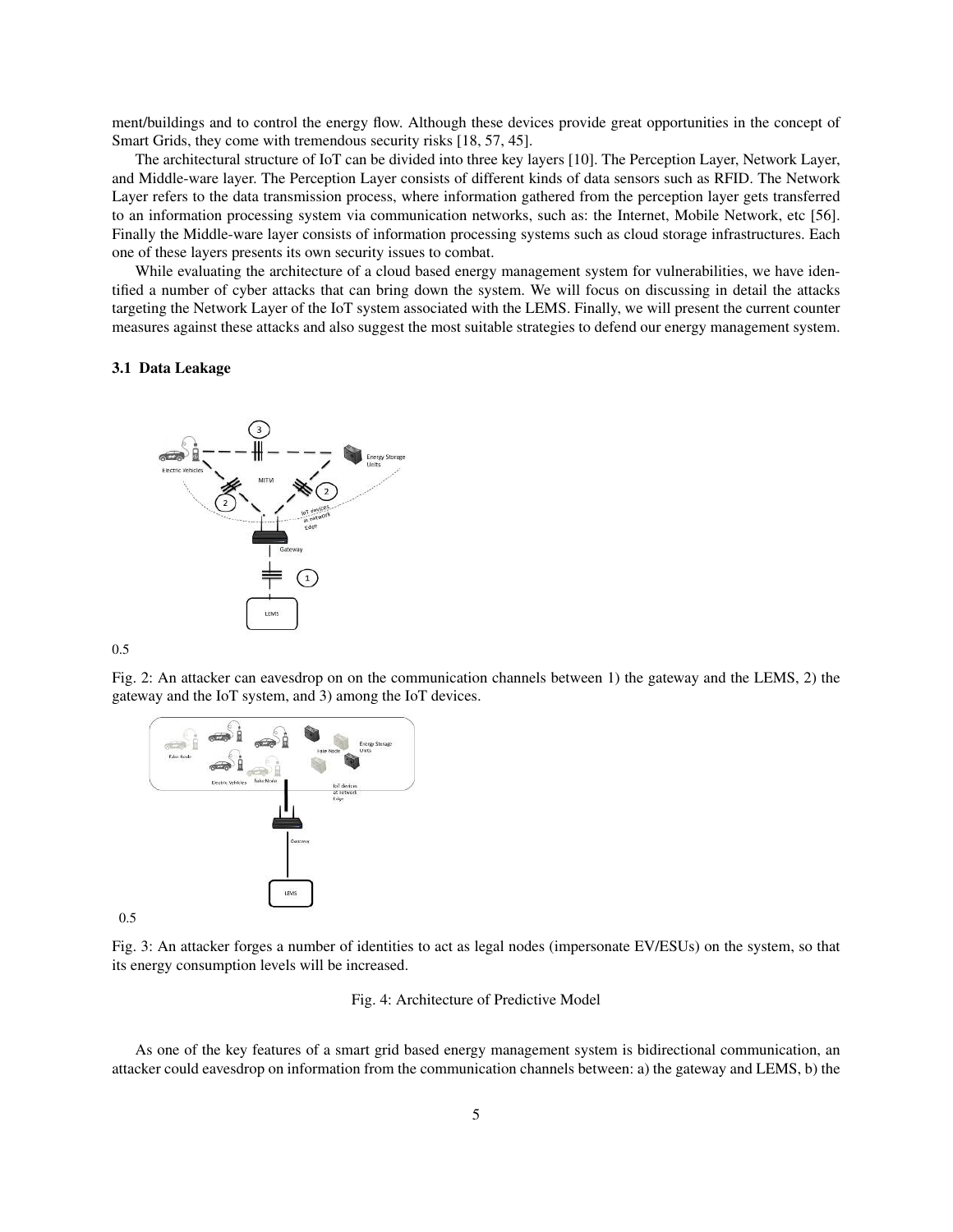gateway and the IoT system, and c) among the IoT devices (i.e. between the smart charger and the electric vehicle) [10] as per Figure 2. If the Secure Sockets Layer (SSL)/ Transport Layer Security (TLS) protocol [12, 7] is not employed and therefore the data that gets transmitted is not encrypted, an unauthorized party could simply intercept it by performing passive network sniffing on the operating channel [2, 19].

If the SSL/TLS protocol is employed, and therefore the transmitted data is encrypted, an eavesdropping attacker can observe it to identify traffic patterns and hence gain information about the functionality of the system. For example, the smart energy storage units that are used in the LEMS send information to the gateway about their energy status every 15 minutes. The adversary could use this information to identify when and how the energy management system is going to adjust the energy requirements of the buildings and therefore could alter the scheduling algorithm sent to the energy storage units. Once the scheduling algorithm is altered, the cyber criminal can create a situation where the ESU's and EV's are charging at peak hours resulting in increasing the energy demand at these hours. This will increase the energy demand and cost for the company and defeat the purpose of deploying an energy management system.

Additionally, an attacker can perform a Man-In-The-Middle (MITM) attack. With this attack the original connection between the two parties gets split into two new ones: one connection between the first party/device and the attacker and another one between the attacker and the second party/device. When the original connection is finally compromised, the attacker is able to act as a proxy and therefore read, insert, and modify data in the intercepted communication [33].

In cases where the attacker has managed to compromise the communication channels, using any of the above discussed methods, they could gain access to important information such as: IDs from the electrical vehicles, electrical signals/pulse from the batteries, meter readings etc. This could significantly impact the energy management functionality of the LEMS and the energy cost. For instance, if an unauthorised party interfered (spoofed, manipulated, inserted, or deleted) with the unique IDs of the batteries of the electrical vehicles, then the LEMS would receive false information from the gateway and it would not be able to adjust correctly the building's energy demand.

To defend the energy management system, the SSL/TLS protocols should always be used to establish a secure channel for communication among all the parties/devices in the LEMS. Nevertheless, this protocol is not enough to prevent MITM attacks. Consequently, techniques such as certificate pinning [16], should also be employed to authenticate the devices on the grid. This ensures that each device checks the servers certificate against a known copy stored in its firmware [11]. However, although this is an efficient way of preventing MITM attacks it is not completely immune, as an adversary could disable the certificate pinning procedure, and manage to intercept the communication [31]. As an alternative to SSL/TLS, managed certificate whitelisting was recently proposed [9] to authenticate devices, specifically in energy automation systems. Even though this approach appears to be promising, its security aspects haven't been fully explored. Finally, to protect against traffic analysis, [27] proposes a re-encryption algorithm that can be used to randomise the transmitted cipher text, without affecting the decryption process. This prevents the attacker from linking in and out data by comparing the transmitted packets.

## **3.2 Spoofing**

Sybil attack is a type of spoofing attack in which IoT devices on the LEMS are particularly vulnerable [55]. During such attacks, attackers can manipulate fake identities to compromise the effectiveness of the IoT as per Figure 3. For instance, in the energy management system, such an attack could forge a massive number of identities to act as legal nodes and request more energy from the LEMS. This could severely affect the energy cost and latency of the system.

Various methods to detect and defend against Sybil attacks have already been implemented and can be employed on the LEMS. For instance, SVELTE, is a novel Intrusion Detection System designed specifically for IoT devices, which is inherently protected against Sybil attacks [**?**]. Alternatively, Zhang et al. [55] discuss some cryptography-based schemes MSD (crypto-MSD), that can also defend against these attacks. Finally, the use of a unique shared symmetric key for each node on the system with the base station/gateway is another way to defend against it [58, 48, 41].

## **3.3 Disruption of Service (DoS/DDoS)**

Denial of Service attacks (DoS) are the most common kind of attacks that can occur in a network and can severely impact the internet of things [45]. These reduce, interrupt, or completely eliminate the network's communications,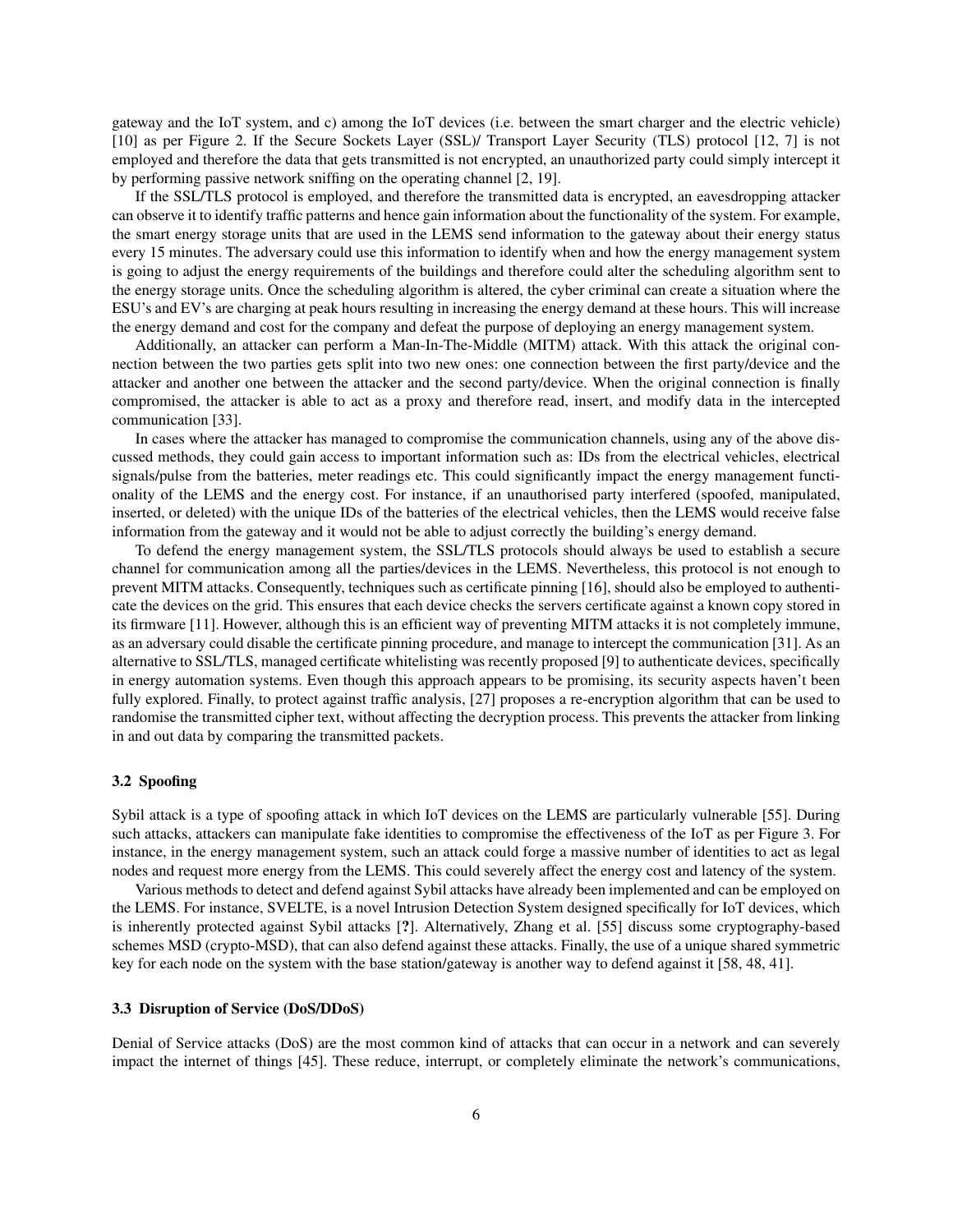

Fig. 5: A denial of service attack (DoS) could target the LEMS, or a distributed denial of service attack (DDoS) could also target the IoT system.

and range from jamming to more sophisticated attacks [35]. In any network and specifically in an energy management system, *device availability* is crucial. As DoS attacks target to destroy the availability of communication among them, they can have serious reverberations on the system [45].

DoS attacks can be initialised remotely and they are very hard to detect before the network/service becomes unavailable. This is why they are considered to be one of the most serious networking threats [19, 45]. DoS attacks can also evolve to distributed DoS (DDoS) attacks and in this case the attacker could take down the LEMS, as per Figure 5.

Given the way our management energy system is designed, we can have two scenarios of DoS/DDoS attacks. A DoS attack could target the LEMS system and a DDoS attack could also target the IoT devices on the grid. In the first case, the communication between the LEMS and the IoT would be lost and there would be no way to control the energy flow on the energy management system. The second scenario is more severe and therefore we will describe it in more depth.

Consider that an attacker identifies an exploitable vulnerability in the smart energy storage units used in the energy management system, which would allow them to charge and discharge them whenever they want. They can then create an exploit that will help them locate and take control of all these vulnerable devices on the LEMS (bot herder)[8]. At this point the adversary would be able to constantly discharge the batteries, resulting in wasting huge amounts of energy and a possible blackout of the system. As our energy management system is connected to the National Grid, the hacker could potentially take control of it too. As a result , this would lead to serious financial losses and not only. A recent study by Dlamini et al.[8] showed that this scenario could also result in loss of lives.

Although various mechanisms against DoS attacks have been proposed, none of them can provide full protection against them all. Raymond et al. [40], discusses currently used protection methods against DoS in Wireless Sensor Networks. Moreover, Garcia et al. [13, 14] present various DoS countermeasures such as: DTLS, IKEv2, HIP, and Diet HIP, for IP-based Internet of Things. Finally [19] proposes a DoS detection architecture for 6LoWPAN network with great potential. It is necessary to underline that due to the severity of DoS attacks, there is a need to research better preventive measures and defensive mechanisms [29].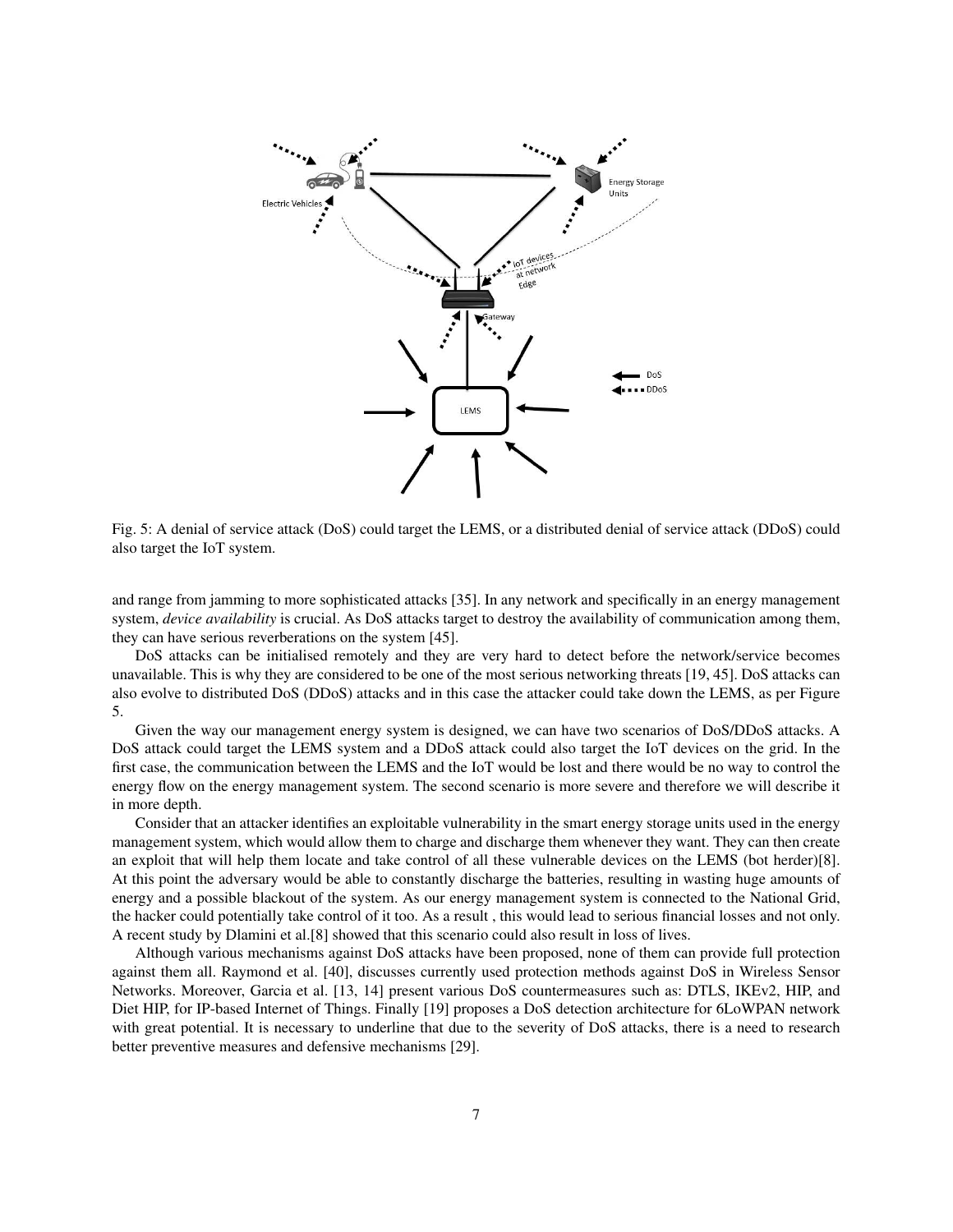## **3.4 Energy Bleeding**



Fig. 6: An attacker will keep sending requests to the devices, using either the Barrage or Sleep Deprivation attack, in order to prevent them from going into a power-saving mode.

In sensor networks like the cloud based energy management system, the ability of the devices to enter powersaving modes (e.g various sleep and hibernation modes) is important to preserve the network's longevity, the lifetime of these devices, and reduce the overall power consumption [36, 37, 15]. In this section two major attacks that target this functionality of the devices will be discussed: sleep deprivation and barrage attack. Specifically, an attacker can use them to forbid these devices from going into power-saving mode by continually sending traffic to them and hence exhausting their battery resources [21], as per Figure 6. These are also known as *sleep deprivation torture attacks* [44]. Both of them, if used against the LEMS, could cause severe energy and therefore financial losses.

During the barrage attack the targeted device is being bombarded with requests that seem to be legitimate. The goal is to waste the device's limited power supply by preventing it from going into sleep mode and making it perform complex energy demanding operations. In sleep deprivation attack, malicious nodes on the network, send requests to the victim device only as often as necessary to keep it switched on. Although the goal of this attack is the same as the barrage attack, the sleep deprivation attack does not make the target nodes perform energy intense operations [36]. Barrage attack has been proven to exhaust faster the battery resources of the targeted nodes [36], but at the same time it is very easy to detect as opposed to sleep deprivation attack. For this reason we consider sleep deprivation to be more a more serious threat [21].

Pirreti et al. [36] showed that sleep deprivation attack can impact severely networks like the LEMS. They demonstrated that if an attacker manages to compromise as few as 20 devices on a 400 node network, they will be able to double its power consumption. Additionally, they showed that a single malicious node can attack approximately 150 devices at the same time. Therefore this attack can significantly affect the energy consumption levels of the system.

To protect the energy management system from sleep deprivation attack, we can use any of the currently implemented mechanisms. For instance, Pirretti et al. [36], extensively compares and evaluates three different defence schemes against sleep deprivation attack that can be applied in sensor networks. These include the random vote scheme, the round robin scheme, and the hash-based scheme. Finally, another recent study [4] proposes a framework based on distributed collaborative mechanism, that efficiently detects sleep deprivation torture.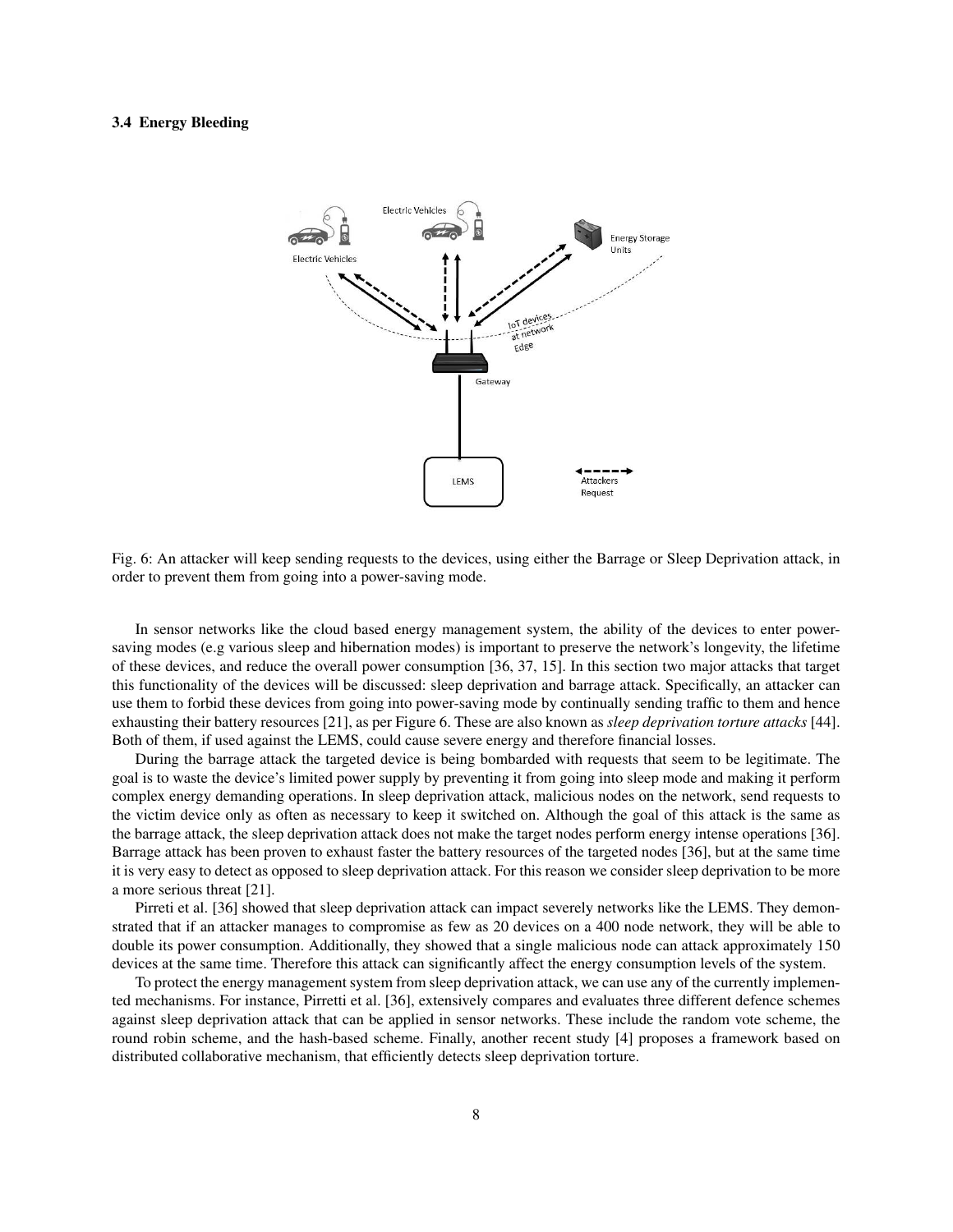#### **3.5 Insecure Gateways**





One of the most basic components of our energy management system is the gateway, which is responsible for transmitting information from the IoT devices to the LEMS and vice versa. As the LEMS adjusts the energy flow on the system according to the information it receives from the gateway, we need to examine its reliability by exploring possible issues associated with it and current solutions.

The gateway can be considered to be untrustworthy if it does not transmit any data to the LEMS/IoT, or if it transmits it inaccurately [25], as per Figure 7. Reasons why a gateway could be faulty consist of complications to wireless media, software issues and hardware defects. This could lead to increase in communication delays, waste of bandwith, increased power consumption, data loss, and communication failures on the system [25, 54]. Various network attacks such as the ones described in 3.1, 3.3, can also be responsible for making the gateway unreliable. Consequences of an unreliable gateway on the LEMS include mainly inefficient management of the energy, financial losses, and data loss.

As the gateway plays such an important role in the energy management system, we need to employ measures that will help us detect as quickly as possible issues associated with it. An inexpensive and promising way to identify such problems is by using the side channel monitoring technique (SCM) [24]. SCM uses existing nodes as observers to monitor the gateway's packet transmission behavior. If any abnormalities are noticed, they will be reported back to LEMS. Although this technique is efficient, it can be easily detected by attackers and the reports could also be manipulated or intercepted. Therefore, as the detection of issues regarding the gateway is not guaranteed, multipath routing could also be employed to increase the probability of the data being delivered from the Gateway to LEMS and to the IoT [25]. Finally, in case that multiple unreliable gateways appear on the LEMS and the multipath routing also fails, to extend its functionality, the whole system could switch from using Wi-Fi to using the relatively reliable 3G network for data communication [25]. However, the cost of this solution is significantly high.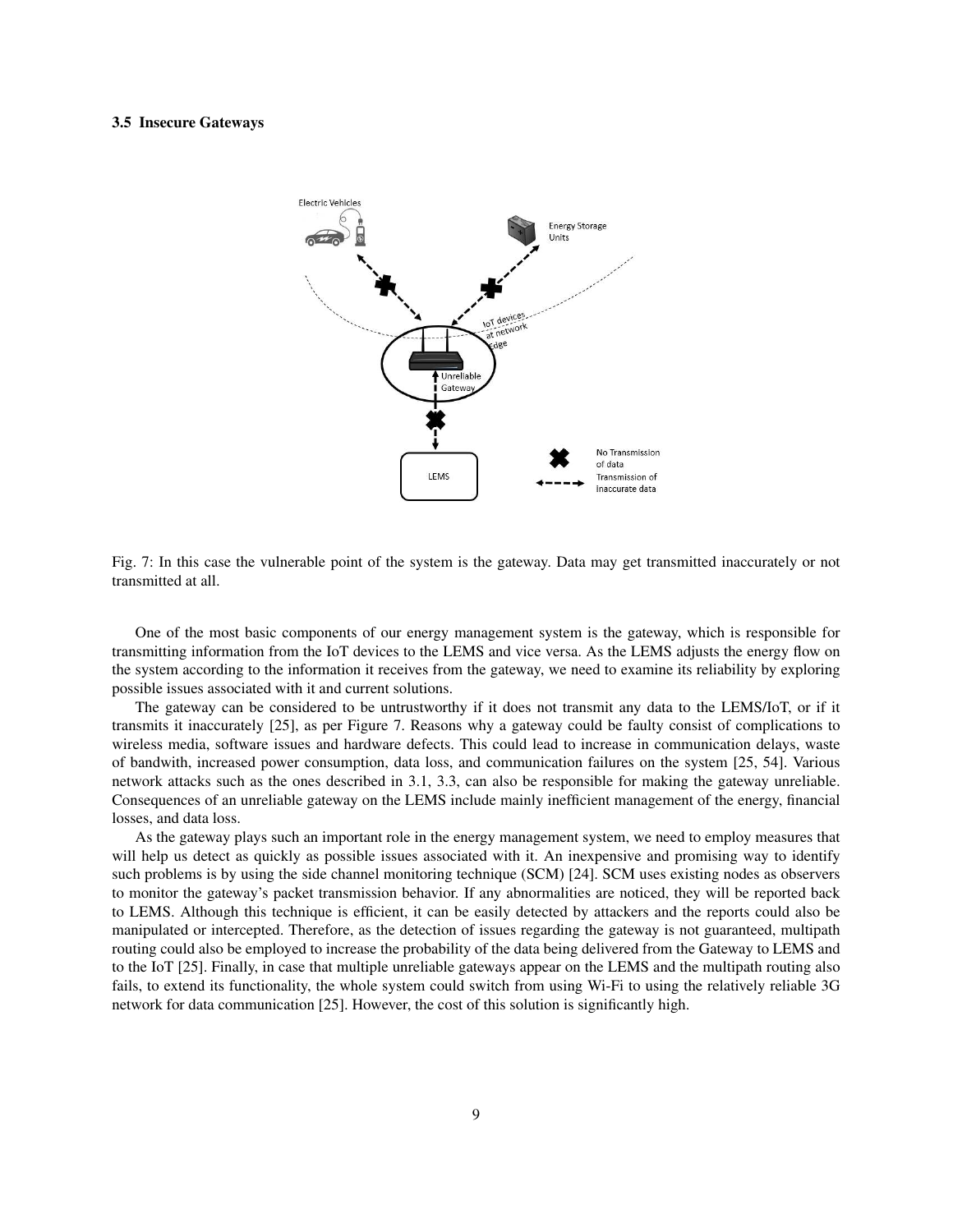# **4 Conclusion**

With the advancement of technology a gradual shift of energy management systems to the cloud has been seen, to overcome computational challenges faced by conventional energy management system. However, as we expose each component to the internet, to move to the cloud, the complexity and security of the system increases. In this paper we have given an overview of a cloud based energy management system by using a live example of a cloud based local energy management system (LEMS).

| <b>LEMS</b> Vulnerabilities |                                                         |                            |
|-----------------------------|---------------------------------------------------------|----------------------------|
| <b>Risks</b>                | <b>Attacks</b>                                          | <b>Target</b>              |
| Data Leakage                | Data Sniffing and MITM                                  | <b>Transmitted Data</b>    |
| Spoofing                    | Sybil Attack                                            | <b>System Blackout</b>     |
| Disruption of Service       | DoS/DDoS                                                | <b>System Availability</b> |
| <b>Energy Bleeding</b>      | Barrage and Sleep Deprivation System's energy resources |                            |
| Hardware Issues             | <b>Faulty Gateways</b>                                  | <b>Transmitted Data</b>    |

## Table 1

The aim of LEMS is to reduce the aggregated energy demand of a commercial building by using a set of electric vehicles and energy storage units available at building sites. Furthermore, we have addressed security concerns for the algorithm in the cloud as well as for the attached IoT devices. Each concern is explored by creating an attack scenario to identify vulnerabilities and best countermeasures for each attack is presented for that scenario.

In a cloud based energy management system, five major risks were identified and included: Data Leakage, Spoofing, Disruption of Service, Energy Bleeding, and Hardware issues, as per table 1. For each one of this risks, we described in detail the attacks associated with it and current defence mechanisms. We concluded that, although various measures to defend against these attacks have been proposed, none can fully guarantee the protection of the system. However, we hope this paper will act as a guideline to build a robust and lightweight security architecture to secure it.

## **References**

- 1. K. Ashton. That internet of things thing. *RFiD Journal*, 22(7):97–114, 2009.
- 2. M. B. Barcena and C. Wueest. Insecurity in the internet of things. *Security Response, Symantec*, 2015.
- 3. S. Bera, S. Misra, and J. J. Rodrigues. Cloud computing applications for smart grid: A survey. *IEEE Transactions on Parallel and Distributed Systems*, 26(5):1477–1494, 2015.
- 4. T. Bhattasali, R. Chaki, and S. Sanyal. Sleep deprivation attack detection in wireless sensor network. *arXiv preprint arXiv:1203.0231*, 2012.
- 5. J. Diaz-Montes, M. AbdelBaky, M. Zou, and M. Parashar. Cometcloud: Enabling software-defined federations for end-to-end application workflows. *IEEE Internet Computing*, 19(1):69–73, 2015.
- 6. J. Diaz-Montes, Y. Xie, I. Rodero, J. Zola, B. Ganapathysubramanian, and M. Parashar. Exploring the use of elastic resource federations for enabling large-scale scientific workflows. In *Proc. of Workshop on Many-Task Computing on Clouds, Grids, and Supercomputers (MTAGS)*, pages 1–10, 2013.
- 7. T. Dierks. The transport layer security (tls) protocol version 1.2. 2008.
- 8. M. Dlamini, M. Eloff, and J. Eloff. Internet of things: emerging and future scenarios from an information security perspective. Southern Africa Telecommunication Networks and Applications Conference, 2009.
- 9. R. Falk and S. Fries. Managed certificate whitelisting–a basis for internet of things security in industrial automation applications. *SECURWARE 2014*, page 178, 2014.
- 10. M. Farooq, M. Waseem, A. Khairi, and S. Mazhar. A critical analysis on the security concerns of internet of things (iot). *International Journal of Computer Applications*, 111(7), 2015.
- 11. T. Fossati and H. Tschofenig. Transport layer security (tls)/datagram transport layer security (dtls) profiles for the internet of things. *Transport*, 2016.
- 12. A. Frier, P. Karlton, and P. Kocher. The ssl 3.0 protocol. *Netscape Communications Corp*, 18:2780, 1996.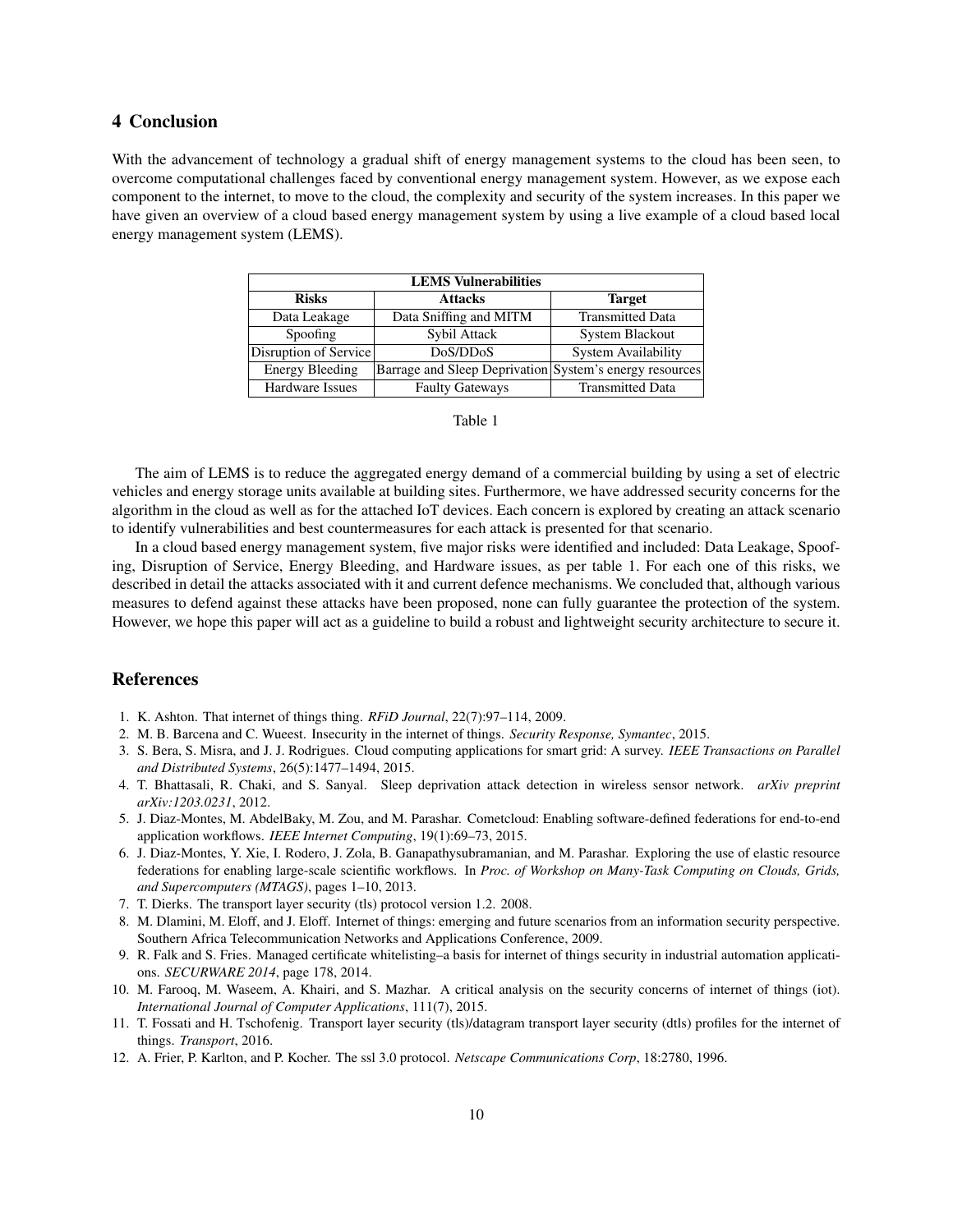- 13. O. Garcia-Morchon, S. Kumar, R. Struik, S. Keoh, and R. Hummen. Security considerations in the ip-based internet of things. 2013.
- 14. T. Heer, O. Garcia-Morchon, R. Hummen, S. L. Keoh, S. S. Kumar, and K. Wehrle. Security challenges in the ip-based internet of things. *Wireless Personal Communications*, 61(3):527–542, 2011.
- 15. R. Hummen, H. Wirtz, J. H. Ziegeldorf, J. Hiller, and K. Wehrle. Tailoring end-to-end ip security protocols to the internet of things. In *Network Protocols (ICNP), 2013 21st IEEE International Conference on*, pages 1–10. IEEE, 2013.
- 16. A. Jha and M. Sunil. Security considerations for internet of things. *L&T Technology Services*, 2014.
- 17. L. Ji, W. Lifang, and Y. Li. Cloud service based intelligent power monitoring and early-warning system. In *Innovative Smart Grid Technologies-Asia (ISGT Asia), 2012 IEEE*, pages 1–4. IEEE, 2012.
- 18. Q. Jing, A. V. Vasilakos, J. Wan, J. Lu, and D. Qiu. Security of the internet of things: perspectives and challenges. *Wireless Networks*, 20(8):2481–2501, 2014.
- 19. P. Kasinathan, C. Pastrone, M. A. Spirito, and M. Vinkovits. Denial-of-service detection in 6lowpan based internet of things. In *Wireless and Mobile Computing, Networking and Communications (WiMob), 2013 IEEE 9th International Conference on*, pages 600–607. IEEE, 2013.
- 20. H. Kim, Y.-J. Kim, K. Yang, and M. Thottan. Cloud-based demand response for smart grid: Architecture and distributed algorithms. In *Smart Grid Communications (SmartGridComm), 2011 IEEE International Conference on*, pages 398–403. IEEE, 2011.
- 21. J. Krishnaswami. *Denial-of-service attacks on battery-powered mobile computers*. PhD thesis, Virginia Polytechnic Institute and State University, 2004.
- 22. J. Laustsen. Energy efficiency requirements in building codes, energy efficiency policies for new buildings. *International Energy Agency (IEA)*, pages 477–488, 2008.
- 23. X. Li and J.-C. Lo. Pricing and peak aware scheduling algorithm for cloud computing. In *Innovative Smart Grid Technologies (ISGT), 2012 IEEE PES*, pages 1–7. IEEE, 2012.
- 24. X. Li, R. Lu, X. Liang, and X. Shen. Side channel monitoring: Packet drop attack detection in wireless ad hoc networks. In *Communications (ICC), 2011 IEEE International Conference on*, pages 1–5. IEEE, 2011.
- 25. X. Li, R. Lu, X. Liang, X. Shen, J. Chen, and X. Lin. Smart community: an internet of things application. *IEEE Communications Magazine*, 49(11), 2011.
- 26. Z. Li and M. Parashar. A computational infrastructure for grid-based asynchronous parallel applications. In *Proceedings of the 16th international symposium on High performance distributed computing*, pages 229–230. ACM, 2007.
- 27. X. Lin, R. Lu, X. Shen, Y. Nemoto, and N. Kato. Sage: a strong privacy-preserving scheme against global eavesdropping for ehealth systems. *IEEE Journal on Selected Areas in Communications*, 27(4):365–378, 2009.
- 28. K. Maheshwari, M. Lim, L. Wang, K. Birman, and R. van Renesse. Toward a reliable, secure and fault tolerant smart grid state estimation in the cloud. In *Innovative Smart Grid Technologies (ISGT), 2013 IEEE PES*, pages 1–6. IEEE, 2013.
- 29. C. P. Mayer. Security and privacy challenges in the internet of things. *Electronic Communications of the EASST*, 17, 2009.
- 30. J. D. Montes, M. Zou, R. Singh, S. Tao, and M. Parashar. Data-driven workflows in multi-cloud marketplaces. In *2014 IEEE 7th International Conference on Cloud Computing*, pages 168–175. IEEE, 2014.
- 31. V. Moonsamy and L. Batten. Mitigating man-in-the-middle attacks on smartphones-a discussion of ssl pinning and dnssec. In *Proceedings of the 12th Australian Information Security Management Conference*, pages 5–13. Edith Cowan University, 2014.
- 32. U. of Waikato. Weka 3 data mining with open source machine learning software in java. http://www.cs.waikato. ac.nz/ml/weka/, 2017. (Accessed on 01/13/2017).
- 33. OWASP. Man-in-the-middle attack. https://www.owasp.org/index.php/Man-in-the-middle\_attack/, 2016. Accessed: 18/04/2016.
- 34. L. Perez-Lombard, J. Ortiz, and C. Pout. A review on buildings energy consumption information. ´ *Energy and buildings*, 40(3):394–398, 2008.
- 35. A. Perrig, J. Stankovic, and D. Wagner. Security in wireless sensor networks. *Communications of the ACM*, 47(6):53–57, 2004.
- 36. M. Pirretti, S. Zhu, N. Vijaykrishnan, P. McDaniel, M. Kandemir, and R. Brooks. The sleep deprivation attack in sensor networks: Analysis and methods of defense. *International Journal of Distributed Sensor Networks*, 2(3):267–287, 2006.
- 37. S. Poslad, M. Hamdi, and H. Abie. Adaptive security and privacy management for the internet of things (aspi 2013). In *Proceedings of the 2013 ACM conference on Pervasive and ubiquitous computing adjunct publication*, pages 373–378. ACM, 2013.
- 38. U. N. E. Programme. Why buildings. http://www.unep.org/sbci/AboutSBCI/Background.asp, 2016. (Accessed on 01/11/2017).
- 39. T. Rajeev and S. Ashok. A cloud computing approach for power management of microgrids. In *Innovative Smart Grid Technologies-India (ISGT India), 2011 IEEE PES*, pages 49–52. IEEE, 2011.
- 40. D. R. Raymond and S. F. Midkiff. Denial-of-service in wireless sensor networks: Attacks and defenses. *IEEE Pervasive Computing*, 7(1), 2008.